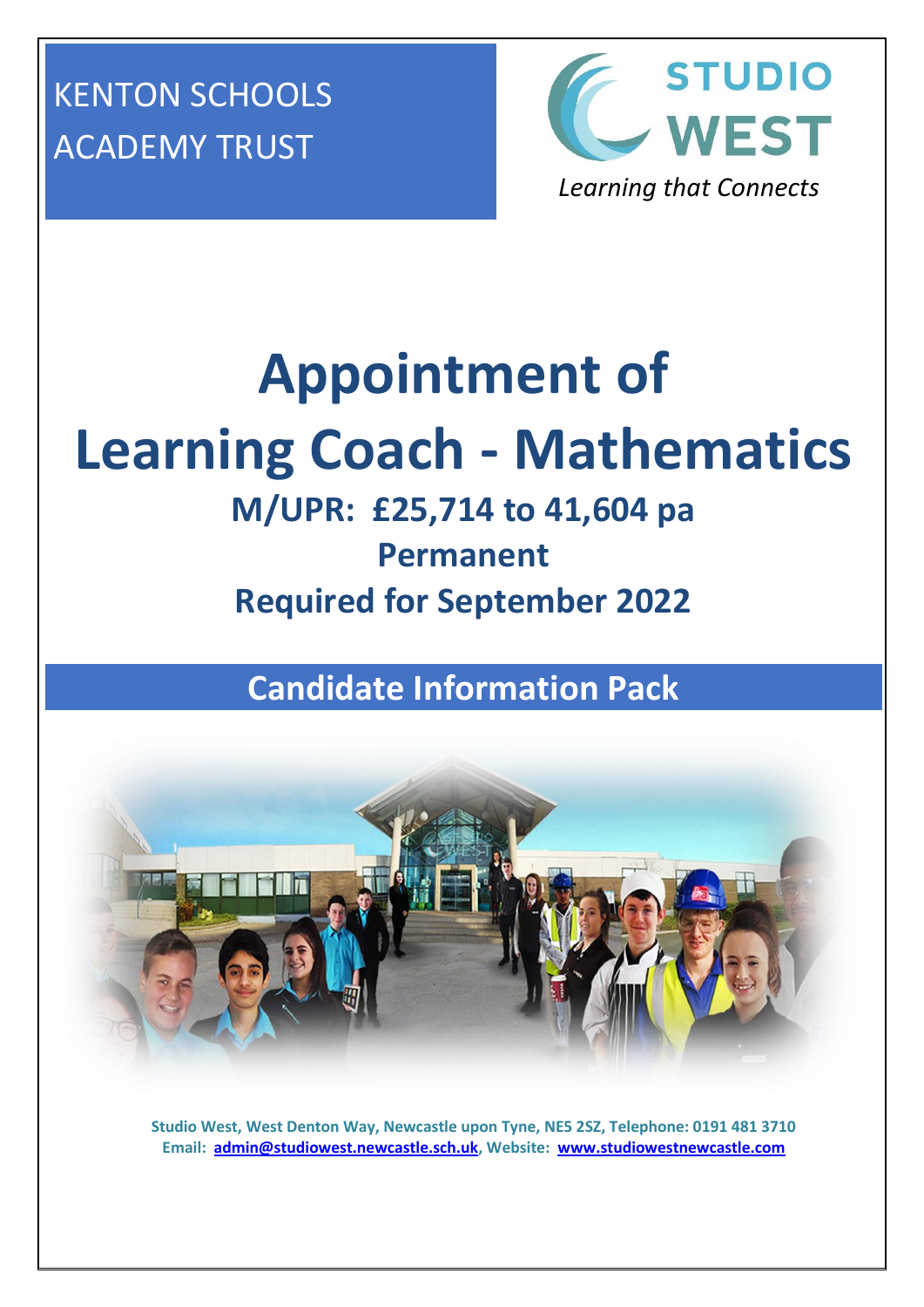## **Introduction from the Principal**

#### Dear Applicant

Thank you for your interest in the role of Learning Coach at Studio West. Further details including a detailed job description and person specification are enclosed for your information.

Studio West is an exciting studio school, which opened in September 2014. As part of Kenton School's Academy Trust, Studio West cater for around 400 students aged between 11 and 19 with student numbers increasing year on year. We have been massively oversubscribed for the last three years and have proved to be one of the most popular schools in the Newcastle area. Rated "Good" by Ofsted, Studio West offers students an innovative and bespoke curriculum with an emphasis on employability and life skills. We have close working relationships with our business partners and our mission is to make sure that every student who leaves Studio West, does so with a university place, an apprenticeship or employment.

We are seeking to appoint a highly motivated, enthusiastic and fully committed mathematics specialist to join our team. The team at present consists of four mathematics specialists who teach in their own dedicated mathematics suite, each classroom is well resourced and fitted with the latest in digital technology. The successful candidate would join us at an exciting time as we begin to offer A Level mathematics to our post 16 students in the newly developed sixth form area for September. The department works closely and collaboratively, supporting and challenging each other to produce the best possible outcomes for our students. At Studio West we teach mathematics using a mastery approach built upon three key principles: deep understanding, mathematical thinking and mathematical language, with problem solving at the heart of our curriculum. Your passion for your subject will be combined with the ability to deliver inspirational and challenging lessons, you will ensure positive behaviour for learning in your lessons and hold high expectations to ensure every child achieves their potential.

This is an exciting opportunity for either an early career or experienced teacher to work with our team of exceptional Learning Coaches to design and deliver focussed sessions that support the learning outcomes of our students. In return we offer the opportunity to work in an exciting, fast paced, forward-thinking school, as well as in department support, the school also offers an innovative bespoke inhouse professional development programme delivered in a supportive environment where we are committed to the development of both students and our staff.

If you feel you have the experience, skills and attributes to succeed as part of our team, we want to hear from you.

We look forward to receiving your application.

Yours sincerely

HWin

**Val Wigham** Principal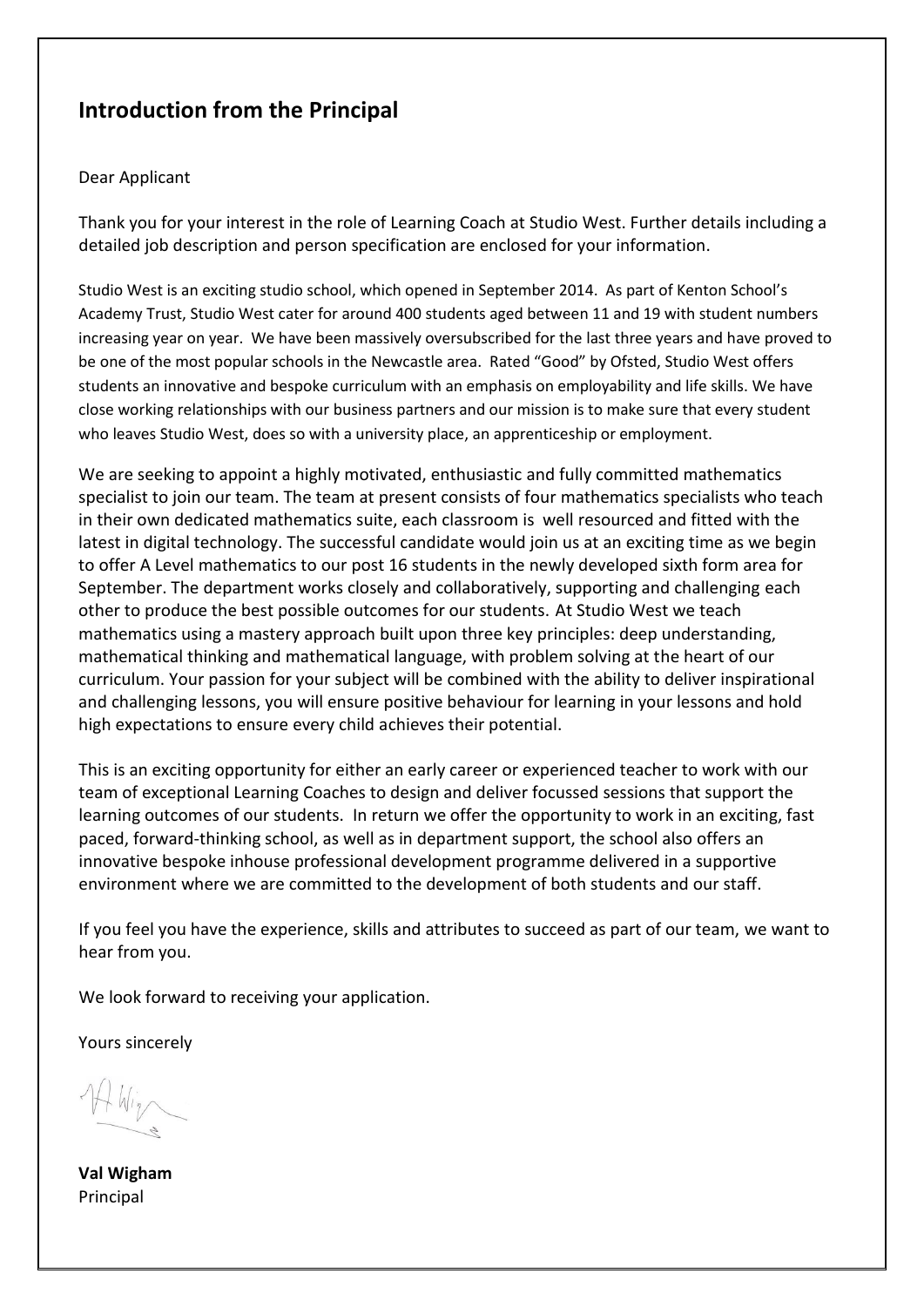## **Learning Coach – Mathematics**



## **Job Description**

| Payscale:               | Teachers Main/Upper Pay Range                                                                                                                                                                                                                                                                 |
|-------------------------|-----------------------------------------------------------------------------------------------------------------------------------------------------------------------------------------------------------------------------------------------------------------------------------------------|
| <b>Responsible to:</b>  | Principal                                                                                                                                                                                                                                                                                     |
| <b>Responsible for:</b> | The learning and achievement of students and the delivery of<br>the curriculum within the context of the studio school<br>curriculum and contribute subject expertise.                                                                                                                        |
| <b>Job Purpose:</b>     | To develop, plan and deliver effective and high quality learning<br>experiences for all students.<br>To actively promote the vision and objectives of the school and<br>wider trust.<br>To carry out the duties of a teacher as set out in the current Teachers'<br><b>Standards Document</b> |

## **Main responsibilities:**

The following list is typical of the level of duties which the post holder will be expected to perform. It is not necessarily exhaustive and other duties of a similar type and level may be required from time to time.

## **General**

- 1. To carry out the professional duties of a Teacher as set out in the School Teachers' Pay and Conditions Document and in accordance with the Teacher Standards.
- 2. To deliver and contribute to the monitoring and development of the curriculum to ensure suitable opportunities are provided for learner aspirations to be met. Implement and deliver an appropriately broad, balanced, relevant and differentiated curriculum for students.
- 3. Plan effectively in the short, medium and long-term and prepare lessons to ensure coverage of the curriculum and the differentiated needs of learners are met.
- 4. Apply a range of teaching and learning strategies, including implementing inclusive practices, to ensure that the diverse needs of learners are met and excellence and enjoyment is achieved.
- 5. Assess, record and report on the development and progress of learners and analyse relevant data to promote the highest possible aspirations for learners and target expectations and actions to raise learners' achievements
- 6. Create and manage a learning environment and achieve a supportive and positive culture and behaviour management strategy that enables learners to achieve their potential.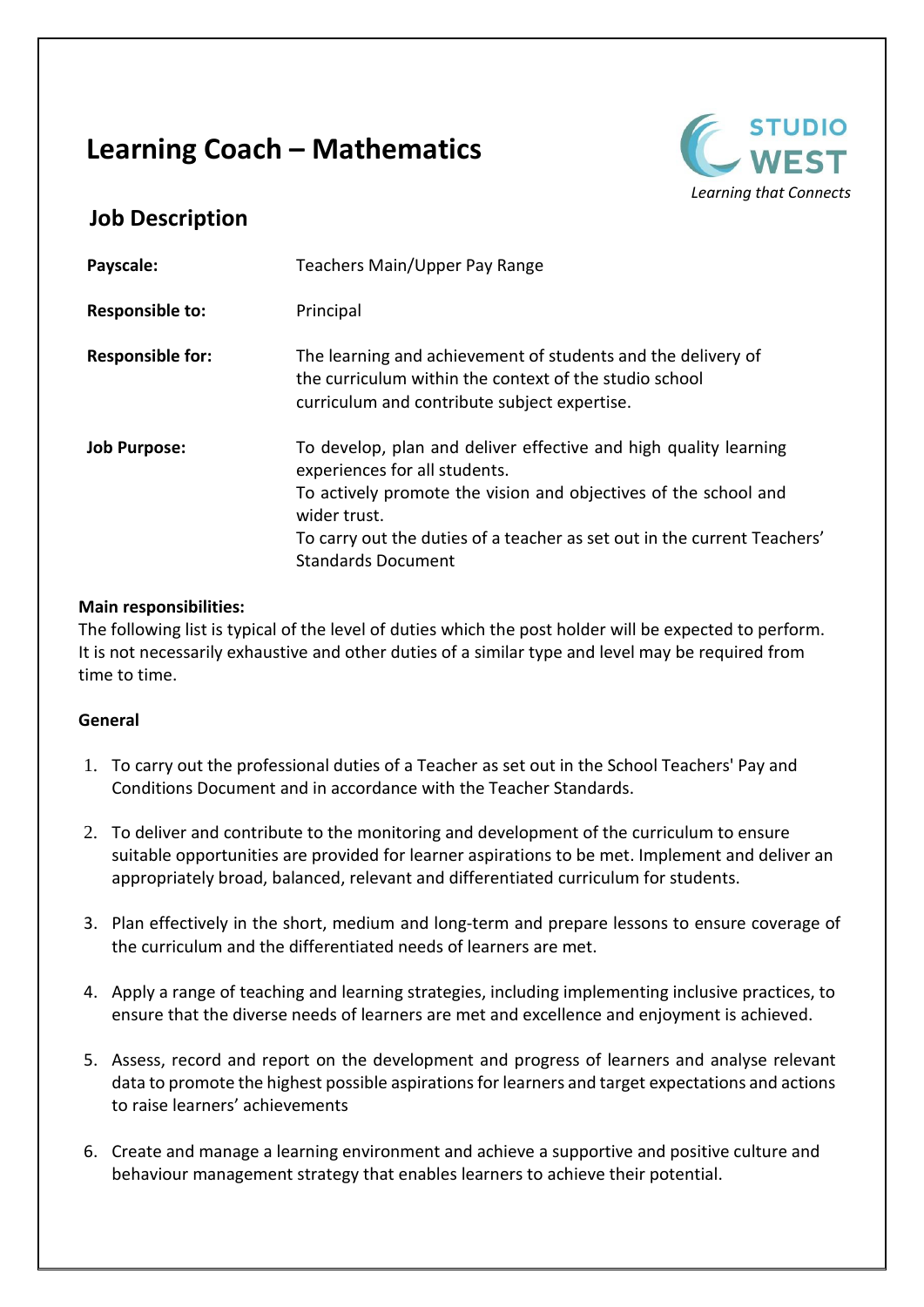- 7. Ensure students develop their own learning through self-evaluation and reflective partnership with peers and teaching staff.
- 8. Demonstrate ongoing development and application of teaching expertise and subject specialism knowledge to enrich the learning experience within and beyond the teacher's assigned classes or groups of learners.
- 9. Work collaboratively within and beyond the classroom with support staff (including directing their day-to-day work), teachers, other professionals, parents, agencies and communities, to enhance teaching and learning and promote the positive contribution and well-being of learners.
- 10. To ensure that ICT, Literacy, Numeracy and school subject specialism(s) are reflected in the teaching/learning experience of students
- 11. To assist in the development of appropriate syllabuses, resources, schemes of work, marking policies and teaching strategies in your designated Curriculum Area.
- 12. Contribute to the development and application of priorities, policies and activities in order to enable the achievement of whole school aims.
- 13. Promote the safeguarding and welfare of children and young persons the postholder is responsible for, or comes into contact with. Be aware of school policies and other guidance on the safeguarding and promotion of wellbeing of children and young people. Take appropriate action where required.
- 14. To comply and assist with the development of policies and procedures relating to health, safety and security, confidentiality and data protection, reporting concerns to an appropriate person.
- 15. To promote and implement the school's equal opportunities policies in all aspects of employment and service delivery.

## **In addition, Upper Pay Range teachers are expected to:**

- 16. Make significant contributions to implementing workplace policies and practice and to promote their implementation.
- 17. Give advice on the development and well-being of children and young people, if required,
- 18. Promote collaboration between colleagues and contribute to their professional development through coaching and mentoring, demonstrating effective practice, and providing advice and feedback.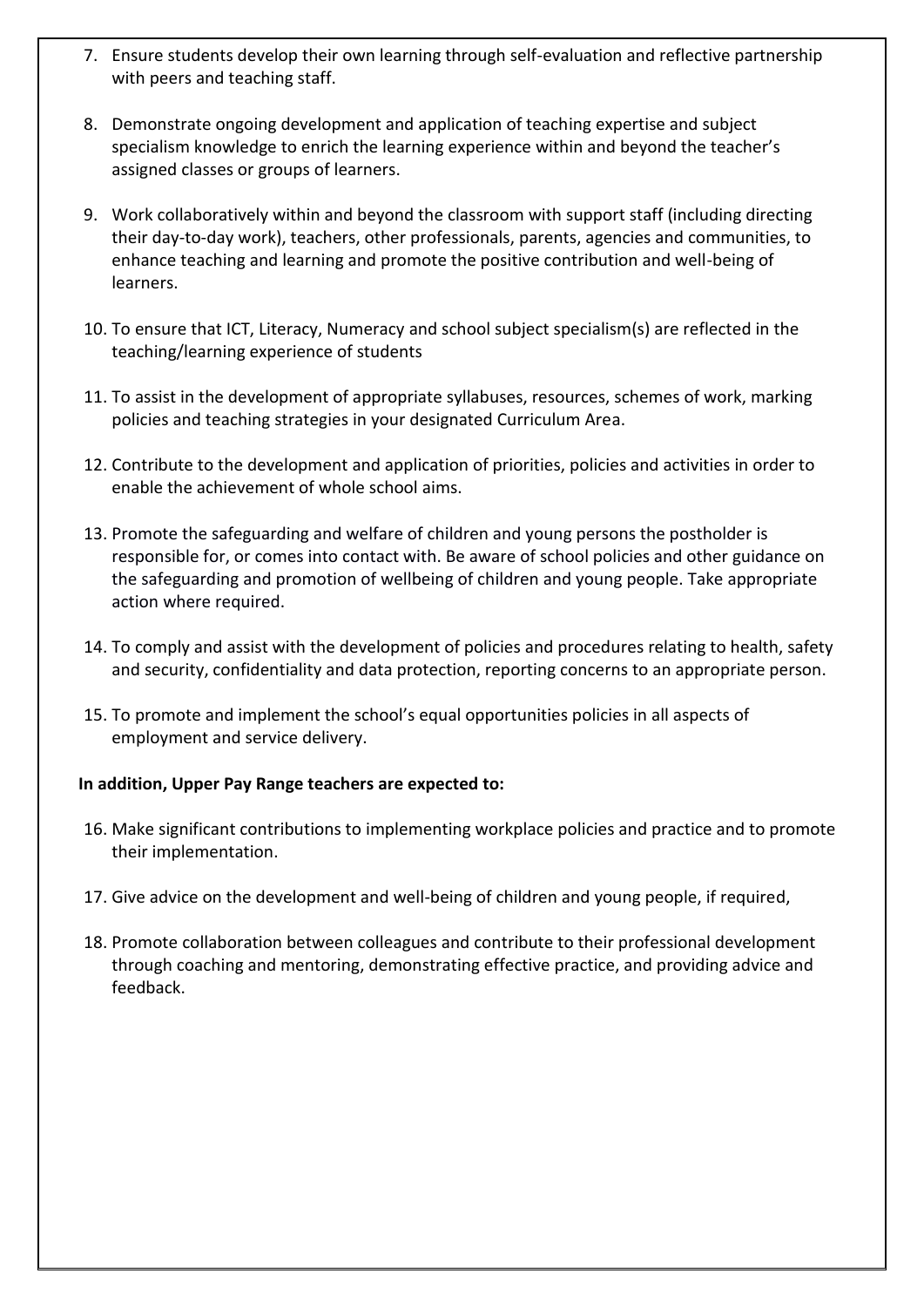## **Learning Coach – Mathematics**



| <b>Person Specification</b>                                                                                                                                                                                                                                                                                                                                                                                                                                         | <b>Essential or</b> | Assessed                                      |
|---------------------------------------------------------------------------------------------------------------------------------------------------------------------------------------------------------------------------------------------------------------------------------------------------------------------------------------------------------------------------------------------------------------------------------------------------------------------|---------------------|-----------------------------------------------|
|                                                                                                                                                                                                                                                                                                                                                                                                                                                                     | <b>Desirable</b>    | A: Application<br>Interview<br>$\mathsf{I}$ : |
| <b>Knowledge, Skills and Abilities</b>                                                                                                                                                                                                                                                                                                                                                                                                                              |                     |                                               |
| Degree in relevant subject area plus qualified teacher status                                                                                                                                                                                                                                                                                                                                                                                                       | E                   | A                                             |
| Broad base of subject knowledge with the ability to effectively teach<br>Mathematics at Key Stage 3, 4 and 5 to all abilities                                                                                                                                                                                                                                                                                                                                       | E                   | A/I                                           |
| A proven track record of delivery of high quality lessons supported by<br>strong student outcomes; or successful teacher training practice                                                                                                                                                                                                                                                                                                                          | E                   | A/I                                           |
| Demonstrable experience of effective use of a range of learning and<br>teaching strategies.                                                                                                                                                                                                                                                                                                                                                                         | E                   | A/I                                           |
| Ability to effectively use assessment to support learning.                                                                                                                                                                                                                                                                                                                                                                                                          | E                   | A/I                                           |
| Knowledge of and ability to effectively use a range of behaviour<br>management techniques.                                                                                                                                                                                                                                                                                                                                                                          | E                   | A/I                                           |
| Effective analytical skills with the ability to use data to inform practice.                                                                                                                                                                                                                                                                                                                                                                                        | E                   | A/I                                           |
| Effective organisational skills e.g. lesson preparation, scheme of work<br>development, meeting deadlines, good record keeping etc.                                                                                                                                                                                                                                                                                                                                 | Ε                   | A/I                                           |
| Exceptional ICT, organisational and analytical skills.                                                                                                                                                                                                                                                                                                                                                                                                              | E                   | A/I                                           |
| <b>Personal Attributes</b>                                                                                                                                                                                                                                                                                                                                                                                                                                          |                     |                                               |
| Appropriate behaviour and attitude towards safeguarding and<br>promoting the welfare of children and young people including:<br>motivation to work with children and young people<br>ability to form and maintain appropriate relationships and personal<br>$\blacksquare$<br>boundaries with children and young people<br>emotional resilience in working with challenging behaviours<br>п<br>attitude to use of authority and maintaining discipline<br>$\bullet$ | E                   | A/I                                           |
| Ability to work proactively using own initiative and as part of a team.                                                                                                                                                                                                                                                                                                                                                                                             | Ε                   |                                               |
| Flexible and reflective in practice.                                                                                                                                                                                                                                                                                                                                                                                                                                | E                   | A/I                                           |
| Committed to equality and diversity.                                                                                                                                                                                                                                                                                                                                                                                                                                | Е                   |                                               |
| Committed to own professional development.                                                                                                                                                                                                                                                                                                                                                                                                                          | Е                   |                                               |
| Clear view of what high standards and performance looks like.                                                                                                                                                                                                                                                                                                                                                                                                       | E                   |                                               |
| Passionate about role and Studio School concept.                                                                                                                                                                                                                                                                                                                                                                                                                    | Ε                   |                                               |
| <b>Additional Requirements</b>                                                                                                                                                                                                                                                                                                                                                                                                                                      |                     |                                               |
| Satisfactory Disclosure and Barring Service check at Enhanced Level<br>including Children's Barred List check, including overseas checks for<br>those who have lived/worked outside the UK*                                                                                                                                                                                                                                                                         | E                   |                                               |
| DfE Prohibition and GTCE List check                                                                                                                                                                                                                                                                                                                                                                                                                                 | E                   |                                               |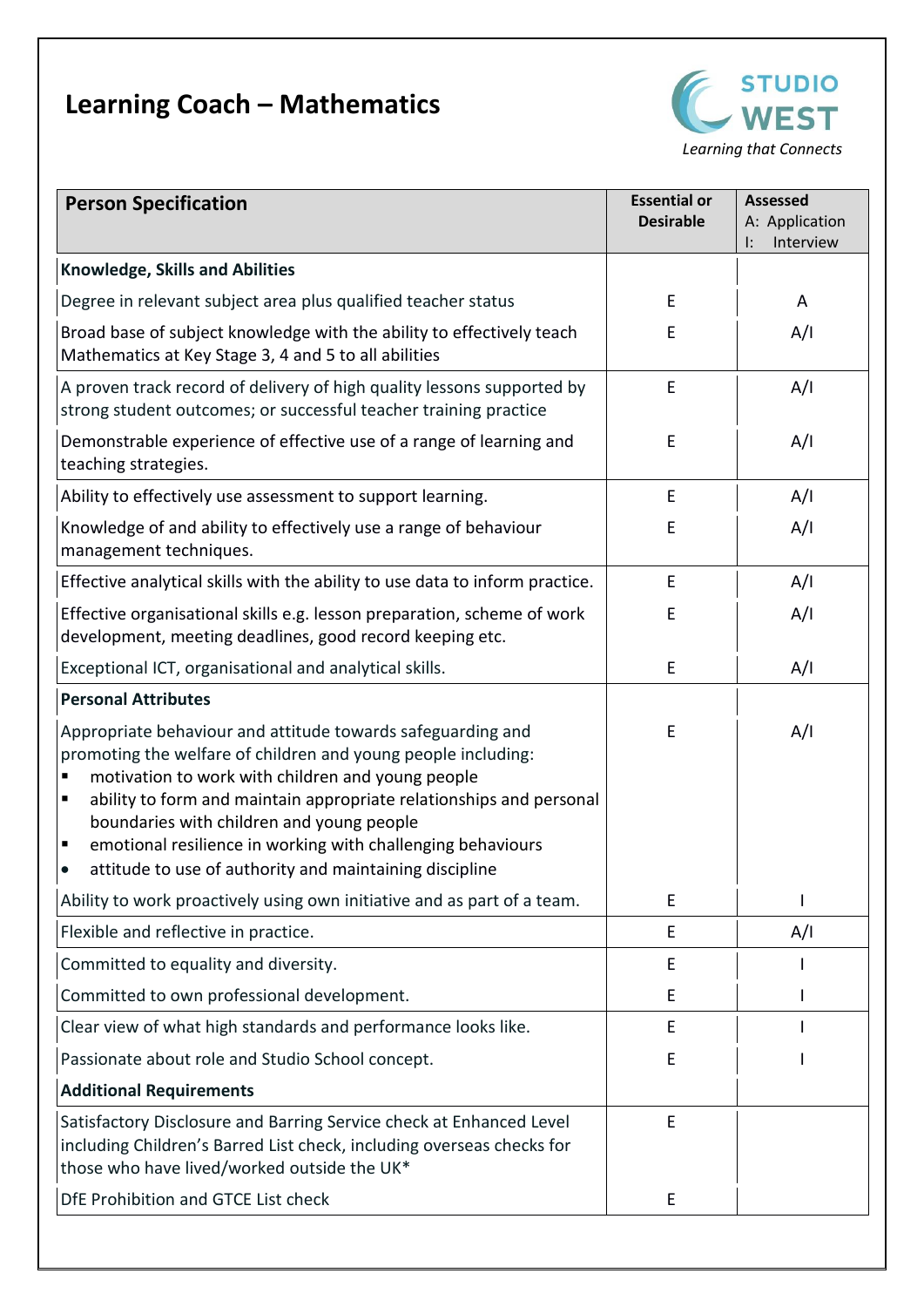| <b>Additional Requirements Continued</b>                                                                                           |  |
|------------------------------------------------------------------------------------------------------------------------------------|--|
| <b>Proof of qualifications</b>                                                                                                     |  |
| A minimum of two satisfactory references from current and previous<br>employers (or education establishment if not in employment). |  |
| Satisfactory medical clearance                                                                                                     |  |

\*All posts involving direct contact with vulnerable children are exempt from the Rehabilitation of Offenders Act 1974. The amendments to the Exceptions Order 1975 (2013 and 2020) provide that certain spent convictions and cautions are 'protected'. These are not subject to disclosure to employers and cannot be taken into account. Guidance and criteria on the filtering of these cautions and convictions can be found on the Ministry of Justice website [\(www.gov.uk/government/publications/new-guidance-on-the-rehabilitation-of-offenders-act-1974\)](http://www.gov.uk/government/publications/new-guidance-on-the-rehabilitation-of-offenders-act-1974).

Shortlisted candidates will be asked to provide details of all unspent convictions and those that would not be protected/filtered, prior to the date of interview. You may be asked for further information about your criminal history during the recruitment process. If your application is unsuccessful, this self-disclosure information will be checked against the information from the Disclosure and Barring Service before your appointment is confirmed.

This post is classed as being in 'Regulated Activity' as defined in Keeping Children Safe in Education 2021, therefore in addition to the DBS check, a check of the Children's Barred List will also be conducted as part of the pre-employment screening process.

## **Studio West School**

Studio West opened in 2014 as a 13–19 studio school but, with effect from September 2017 and due to local, popular demand, a change in age range was agreed with the DfE and the school began to admit students in Year 7. The school now has a PAN of 90 and is well oversubscribed in all yeargroups 7-10 as it is "re-growing" its provision towards full capacity through to  $6<sup>th</sup>$  Form from September 2022.

The ethos of Studio West is enshrined in 'Learning that connects.' The principle that learning must constantly connect school with the real world and the full range of work-related learning and career progression, towards university, an apprenticeship or other destination tailored to the needs of the individual.

## **Kenton Schools Academy Trust**

Formed in 2013, our Trust currently incorporates both Kenton School and Studio West, an innovative 11-19 studio school. Under the leadership of Chief Executive Officer Ian Kershaw, the Trust's main objectives are encompassed in its vision statement, which is "to change the current and future lives of our students for the better, by providing them with the highest possible quality of education tailored to their differing needs. Therefore, we will work tirelessly to ensure that all our students, from all backgrounds and starting points, are enthusiastic learners, attend and behave well, are safe and healthy, make excellent progress and achieve highly, then progress to the most challenging and rewarding higher education and careers. Then they will be capable, creative, caring, committed, flexible, thriving adults, who change their world, their country, their family and themselves for the better".